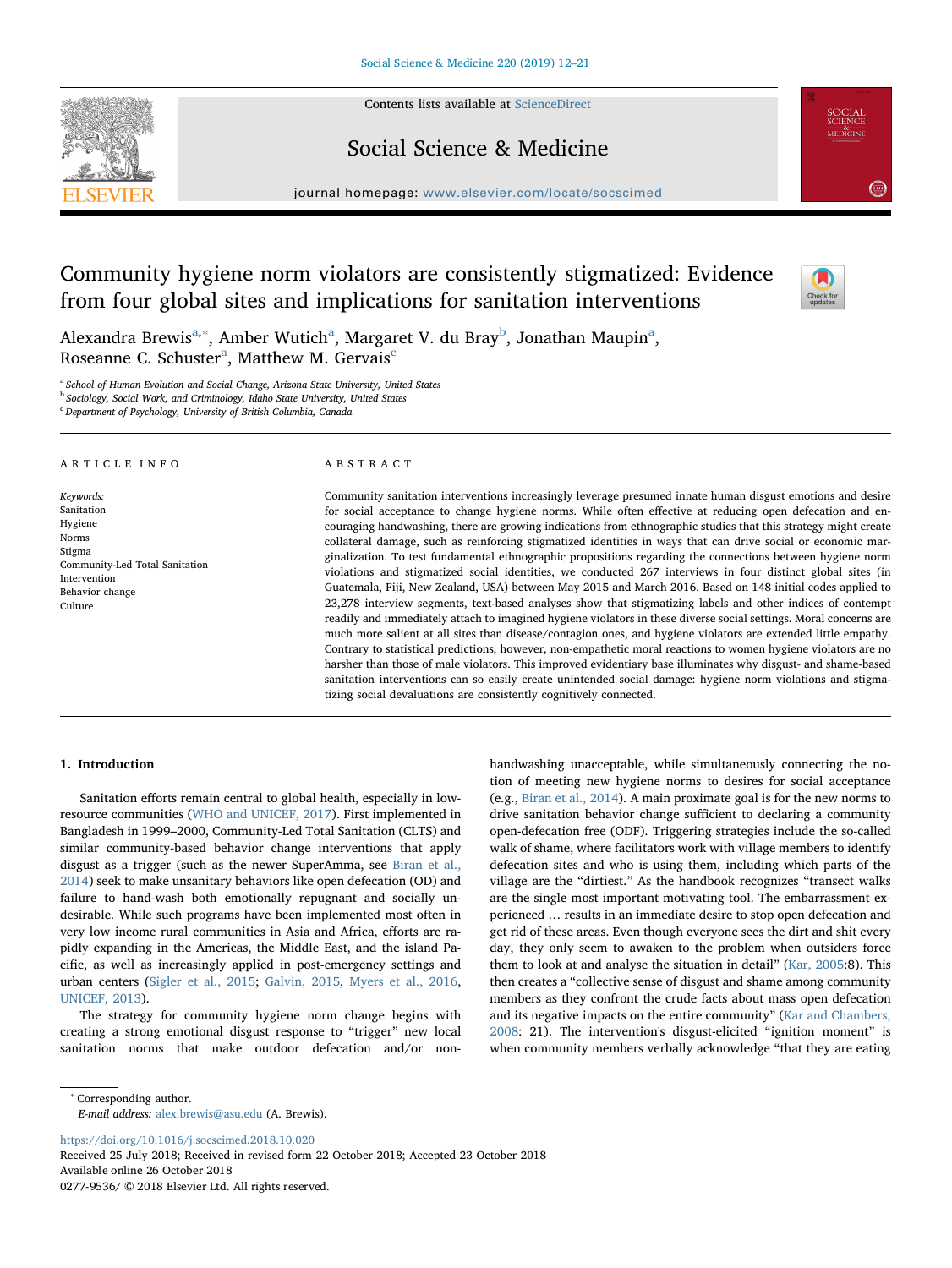each other's shit" [\(Sigler et al., 2015](#page-9-1), supplementary materials, no page number given).

This disgust-triggering approach thus includes crude instead of sanitized language (i.e., "shit" talk). Crucially, it also focuses program efforts on building community capacity instead of infrastructure, and leverages community solidarity and collective action ([Bongartz et al.,](#page-8-2) [2010\)](#page-8-2). The approach also encourages community members' vigilance not only about their own actions, but about noticing and reacting negatively to others who fail to conform. This activation of community policing of violators is seen as a beneficial outcome, solidifying the sustainability of programs as it widens acceptance of and deepens the purchase of the new local hygiene norms (e.g., [Judah et al., 2009](#page-9-6), [Porzig-Drummond et al., 2009](#page-9-7)[Scott et al., 2008](#page-9-8)).

There is wide-spread appreciation within the WASH implementation community that sanitation behavior change programs that use disgust as a trigger rapidly and effectively change sanitary beliefs and behaviors to the point that communities can often be declared ODF almost immediately after interventions (e.g., [Sah and Negussie, 2009](#page-9-9); [Musyoki, 2010](#page-9-10)). And a review of best practices for promoting handwashing concluded that interventions (like CLTS) that leverage disgust reactions are among the more effective ways to promote rapid behavior change, at least over the short term ([Curtis et al., 2009\)](#page-8-3). The evidence on the long-term success of such programs is more equivocal. Some suggest that latrines or hand-wash stations may be built as a result of triggering exercises, but then fail to be used or maintained over time ([Venkataramanan et al., 2018,](#page-9-11) [Chakma et al., 2008,](#page-8-4) [Crocker et al.,](#page-8-5) [2017\)](#page-8-5).

Regardless, these disgust-based programs will likely continue to expand rapidly across the Global South for several key reasons. First, these programs are highly preferred by donor agencies because they are relatively low cost and low effort to implement compared to traditional sanitation interventions, i.e., no hardware, nor even soap, is typically provided (see [Mara et al., 2010](#page-9-12)). Further, the approach is also often described positively as "participatory" and "empowering" for communities because it works with community insiders to change hygiene norms [\(Sigler et al., 2015\)](#page-9-1). And, crucially, evolutionary social science theory has been widely engaged in providing science-based arguments in favor of the efficacy of these interventions, to the extent that aligned scholars have emerged as key allies in support of program expansion (e.g., [Biran et al., 2014](#page-8-0); [Ruland et al., 2015;](#page-9-13) [Aunger and Curtis, 2016](#page-8-6)).

Ecological-evolutionary frameworks in particular have explained human disgust triggering within sanitation behavior change programming as an evolved response against pathogen exposure (e.g., [Curtis](#page-8-7) [et al., 2011](#page-8-7); Curtis [et al., 2004](#page-8-8); [Schaller and Park, 2011](#page-9-14)). Disgust toward potentially sickening objects like human feces is understood as functioning like a "behavioral immune system" ([Schaller and Park,](#page-9-14) [2011\)](#page-9-14). This is why disgusting concomitants (e.g., feces) of unsanitary behaviors (e.g., open defecation) are so easily able to institutionalize avoidance of things (and people associated with those things) as cultural norms. These nudged norms are likely to be robust for two reasons: their association with disgust makes them more likely to be shared and remembered [\(Eriksson and Coultas, 2014;](#page-8-9) [Heath et al., 2001](#page-9-15); [Nichols, 2002](#page-9-16)), and their normativity potentiates contempt, in addition to disgust, for those who deviate from emerging community expectations ([Rozin et al., 1999;](#page-9-17) [Gervais and Fessler, 2017](#page-8-10)). As an enduring and global attitude of devaluation, contempt engenders both cold indifference and reactive intolerance, undermining community support and inclusion. Being the target of such devaluation is a potent elicitor of shame ([Sznycer et al., 2016](#page-9-18)), in addition to the material consequences of exclusion – something people will work very hard to avoid. Hence then, the argument is, CLTS is highly effective because it leverages many of our deepest human instinctive fears and most central social concerns.

However, more ethnographically-focused scholars have begun to raise questions about the longer-term social impacts of this powerful "triggering," most especially for the lowest-resource communities

where sanitation behavior change programs that use disgust as a trigger are typically deployed (e.g., [Lomas and Hammersley-Mather, 2016](#page-9-19); [Bartram et al., 2012\)](#page-8-11). Based on a qualitative study of handwashing among mothers in Kathmandu, [Langford and Panter-Brick \(2013\)](#page-9-20) proposed that use of salient social change drivers like disgust and concerns with meeting social norms were effective in motivating behavior change. However, "the implicit assumption was that mothers who did not hand wash with soap were less than virtuous … they also faced social censure and accusations of laziness" (p. 140). That is, the interventions unintendedly then could further marginalize the members of households that were unable to meet the new hygiene norms, such as unable to afford soap or being water insecure (see [Wutich et al., 2016](#page-9-21) for an example of the latter).

Perhaps more crucially, leveraging concerns around people's desire to maintain social standing and avoid social judgments can potentially act to reinforce social-structural divisions. [Mahbub \(2008\)](#page-9-22) describes the case of a single rural farming-fishing village in Bangladesh. In the wake of CLTS interventions, the poorest families had been forced by the wealthier families to install latrines they just couldn't afford, because the village elites were strongly motivated by the externally-oriented prestige of being an ODF village. The social policing of non-compliance included daughters being cruelly teased at school for being dirty and disgusting. Some families went without food as a way to meet the debts incurred, while others took out loans with extremely high, predatory interest rates. The toilet builds of the poorest households also often by necessity infringed on public or neighbor's land and then led to new, bitter community conflicts in the years ahead.

As these two cases make clear, sanitation intervention "communities" have all sorts of divisions across spectrums of wealth as well as political power, gender, and so on. And by deploying and institutionalizing contempt- and shame-based strategies at the core of their activities, disgust-triggering programs can inadvertently act to exaggerate these divisions in ways with the most severe social and economic penalties for those with the lowest social power to begin with. Consider a recent publication in Lancet – Global Health ([Biran](#page-8-0) [et al., 2014](#page-8-0)) showing intervention campaign materials used in a clusterrandomised trial in India, testing the efficacy of a SuperAmma intervention. These depict an imagined hygiene violator as not just dirty, but also as darker-skinned, buck-toothed, poor/low status (holes in clothing), and obese compared to a slimmer, lighter-skinned, and cleaner non-violator ([Fig. 1](#page-2-0)). In this way, basic program materials do not always draw clear lines between people labeled as unsanitary and having an array of other socially-devalued, morally-questioned attributes.

Further, as Bateman and Engle (2018:168) have pointed out, this entire turn in sanitation practice "resonates with … civilizing process [es], whereby long-held [community] social norms are altered by increasing the salience of shame regarding certain behaviors … [t]he problem … is that shame is already [culturally] salient and it promotes not so much social cohesion as psycho-social harm." Feeling shame is a painful and psychologically destabilizing emotion, and the process of shaming others is well recognized as a powerful tool for keeping sectors of society down and out [\(Brewis and Wutich, 2018](#page-8-12)); it also consistently reinforces and is reinforced by poverty [\(Sen, 1983\)](#page-9-23) and reflects colonial practices [\(Engel and Susilo, 2014](#page-8-13)) in ways that are most relevant to the underserved places where open defecation and hand-washing efforts are most concentrated ([Bateman and Engel, 2018](#page-8-14)). Certainly, a significant array of leading ethnographies by medical anthropologists have detailed how stigmas that align with fears of physical disgust, disease, contagion, and lack of sanitation can be generated through pubic health action (or inaction) and that these seem to be especially effective at reinforcing the already-low power of vulnerable groups that have been identified as different (e.g., on the basis of low socioeconomic status, minority ethnicity, or gender) (e.g., [Briggs, 2003](#page-8-15); [Farmer, 2006](#page-8-16); [Nations and Monte, 1996](#page-9-24)). Further, in another relevant set of literature, social epidemiologists have shown that stigma can wield power with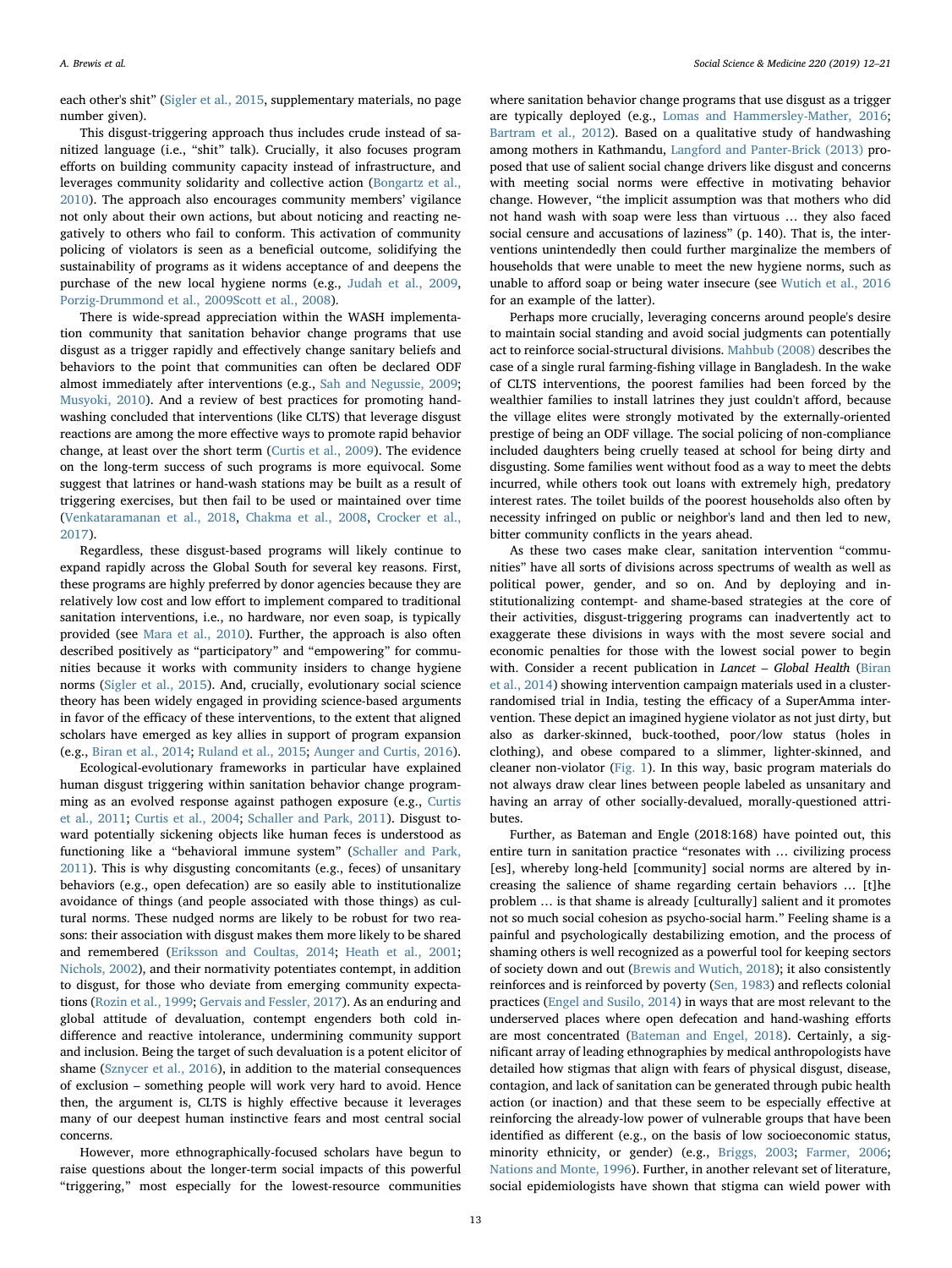<span id="page-2-0"></span>

Fig. 1. Materials from a SuperAmma intervention in rural India in 2012, part of a randomised controlled trial. Reproduced from Biran et al. (2014: [Fig. 1](#page-2-0)).

sometimes severe health consequences – so much so that it may be a massive but almost unrecognized driver of population health disparities ([Hatzenbuehler et al., 2013\)](#page-9-25).

Yet, as [Galvin \(2015\)](#page-8-1) points out, there are surprisingly few studies that address systematically the theorized concerns about uneven (and potentially unjust) social and economic costs of disgust-and-shame triggering programs in lower resource settings. Even the parallel literature in sanitation marketing recognizes there is a potential downside to employing desire for prestige as a leverage for acquiring sanitation hardware, but fails to measure and track these [\(Barrington et al., 2017](#page-8-17)). Our goal in this study is improved fundamental, empirically-generated understandings of how hygiene norms operate and distribute within and across social settings, particularly to clarify if there are consistent (and hence generally expected) cognitive connections made between hygiene norms violations and morally devalued social identities. Our analytic approach is systematic cross-cultural comparison of how people in four eco-culturally distinct communities apply stigma and shame labels to hygiene norms violators. Novel data is required because the existing comparative ethnographic record is surprisingly sparse in this regard. For example, little is available in the Human Relations Area Files (HRAF), a cross-cultural database of longitudinal ethnographic evidence that can be used to identify the cross-cultural record on even what constitutes basic hygiene norm violations per se ([Wutich and](#page-9-26) [Brewis, 2014](#page-9-26)).

While using cross-cultural comparison, we also focus our analysis on the role of one potential fundamental social distinction within communities that might matter to how morally devalued (stigmatized) hygiene norms violations are considered to be: gender. Women are more often expected to take responsibility for the household meeting hygiene norms (e.g., blamed for unwashed children, dirty clothes, unclean house) ([Ray, 2007](#page-9-27); [Reddy and Snehalatha, 2011](#page-9-28)). Additionally, disgust-triggering sanitation programs often targets women as those who teach children sanitation habits and are presumed to "know best" ([O'Reilly 2006;](#page-9-29) [O'Reilly, 2010](#page-9-30)) or targeted as "natural leaders" (e.g., [Plan Uganda, 2012](#page-9-31)) despite the complications of explicit gender mainstreaming of participants ([Adeyeye, 2011\)](#page-8-18). Moreover, women are often presumed more likely than men to be blocked from social or economic opportunity like employment or education because they are held to higher hygiene standards and judged more harshly ([O'Reilly,](#page-9-32)

[2016\)](#page-9-32); this ties to the greater practical and social demands associated with managing menstrual blood, so that women in low-resource settings may not be able or allowed to leave home while they cannot meet challenging menstrual-hygiene norms that men are not required to meet (e.g., [Sommer, 2010\)](#page-9-33).

Also, when considering the differential impact of norms based on social categories and lower power, women are often preferentially the focus in sanitation programs; it is assumed they benefit more from, and will ultimately be more empowered by, sanitation change because of their lower status to begin with (e.g., [Chambers, 2009\)](#page-8-19). Yet, as [O'Reilly's \(2010\)](#page-9-30) ethnographic work in Rajasthan, India shows, these assumptions often ignore how sanitation and social power connect. Thus, programs can easily continue to disempower women and undermine their social standing or reinforce their low social standing, even with an explicit goal of the opposite; the assumption that women must and should be the targets for sanitation intervention is fully assumed, yet barely questioned ([O'Reilly, 2010\)](#page-9-30). (And, again, review [Fig. 1](#page-2-0) in the contexts of women's versus men's presentation.)

Moreover, and importantly for why we focus on gender, the "disgust" studies that have informed sanitation behavior change interventions have suggested – mainly on evidence collected in high income country samples – that women are apparently more disgust sensitive than men (see [Oaten et al., 2009](#page-9-34) for a review). This would suggest that such programing might work more effectively and/or accrue higher social costs to women compared to men. Evolutionary models propose this higher feminine sensitivity might be accounted for by progesterone exposure (e.g., [Fleischman and Fessler, 2011\)](#page-8-20) or greater maternal attention to disease cues that help safeguard infants (e.g., [Prokop and](#page-9-35) Fančovič[ová, 2013](#page-9-35); [Prokop and Jan](#page-9-36)čovičová, 2016). In terms of our analysis, we consider if women tend to be judged (i.e., labeled with moral transgressions) more harshly than men for hygiene norm infractions. If so, this might provide an alternate, parallel, or supplemental explanation for why women are reported to be more sensitive to disgust elicitations, and one especially relevant to gendered implementation of disgust-triggering sanitation behavior change programs.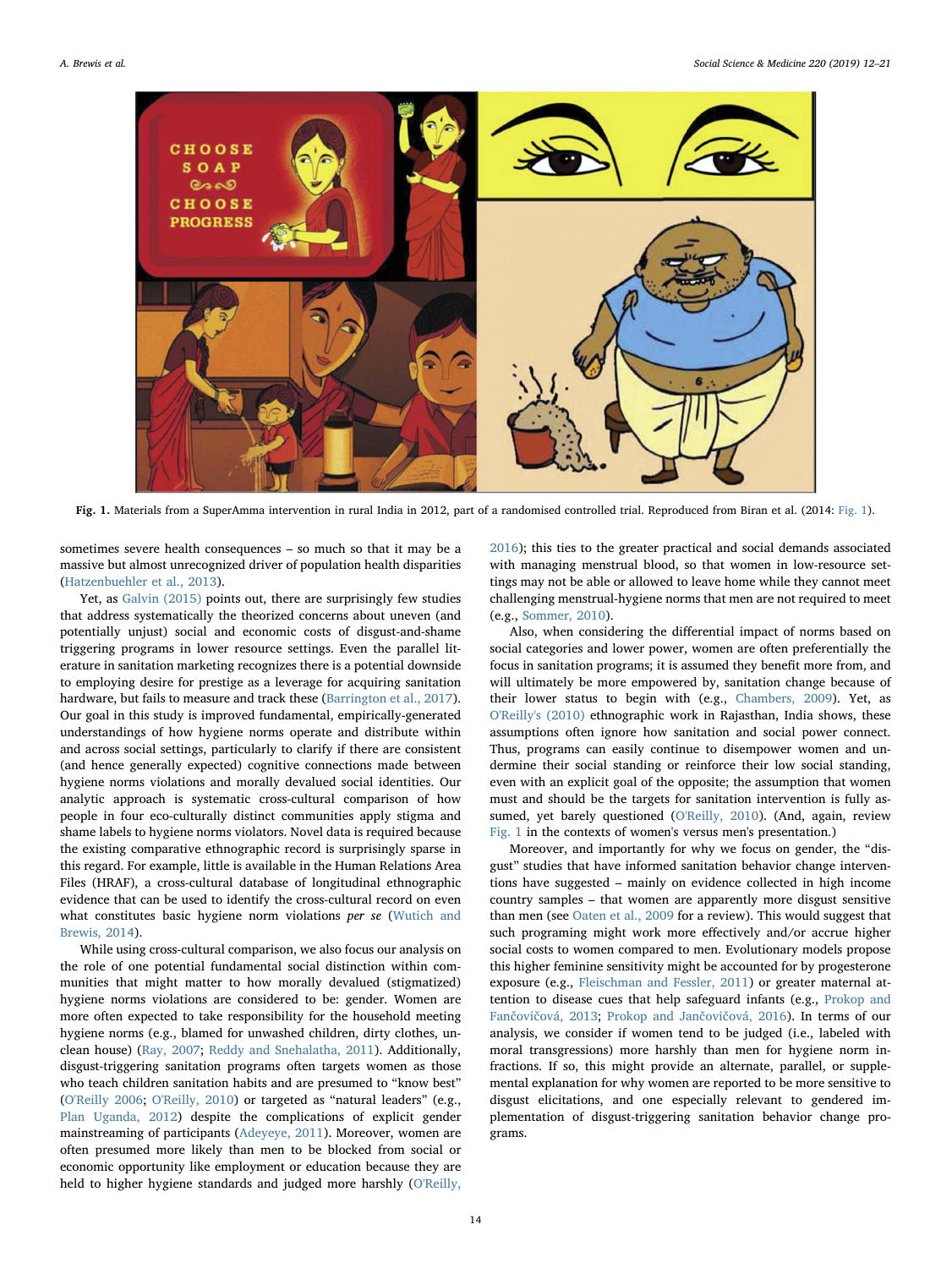#### 2. Research design and methods

## 2.1. Design

Our approach applies systematically collected and analyzed openended interview data supplemented with more standard survey measures (e.g., demographics, scales). The design considers the four-way social characterizations of adult women versus adult men related to male versus female hygiene infractions in four eco-culturally different sites. We were guided by three key research questions that highlighted a possible role for gender as a key vulnerability to the negative social impacts of hygiene norm violations.

- (1) Are hygiene violators consistently stigmatized (i.e., typically labeled with non-empathetic, morally questionable or otherwise undesirable attributes both within and across sites)? To test this, we compared qualitative reactions of respondents to female versus male hygiene violators ("unacceptably unclean people") across sites.
- (2) Generally, are women held to higher standards, and/or more easily devalued when they cannot meet hygiene norm standards, compared to men? To test this, we compared qualitative reactions of respondents to female versus male violators within each site.
- (3) If so, are women endorsing those gendered stigmas that judge women more harshly? To test this, we compared how women and men talked about women versus men who violate hygiene norms within each site.

## 2.2. Study sites and sample

The sites were selected to provide a range of eco-culturally diverse settings: Guatemala, Fiji, New Zealand, and the United States of America (US0A). Selection was guided by a rationale of comparison of sites in both the Global North and the Global South with higher versus lower sanitation-related disease risk (based on [WHO and UNICEF,](#page-9-0) [2017:](#page-9-0) Annex 3). Sites selected also allowed the contrast between being water-secure (New Zealand, Fiji) versus water insecure (Guatemala, Arizona in the USA), whether due to economic or ecological constraints; this may be relevant to prevailing hygiene norms (e.g., perhaps they are laxer where water is scarcer). New Zealand is an important inclusion because it has been reported to have the highest handwashing-withsoap rates globally [\(Freeman et al., 2014](#page-8-21)), suggesting a very high cultural value placed on CLTS-encouraged sanitary behaviors. Our team included ethnographers with long-term familiarity at each locale. To our knowledge, disgust-based sanitation programs have not been implemented to date in any of the field sites (i.e., they are "pre-trigger" communities). Field data collection took place between May 2015 and March 2016.

Fiji data were collected on Viti Levu, in a medium-sized coastal iTaukei (indigenous Fijian) village, mostly in English with Fijian term use (average age of respondents 36 years, average length of residency at current location 23.3 years). Guatemala data were collected in Spanish in a small rural town one-and-a-half hours outside Antigua (average age of 38 years, average residency of 32 years). New Zealand data were collected in English in Wellington, the capital and a smaller coastal city (average age of 31.8 years, average residency of 9 years). USA data were collected in English in Phoenix, Arizona, an arid, large metropolitan area in the Southwestern USA (average age 34 years, average residency of 18.9 years). Respondents were recruited using purposive sampling aimed at interviewing equal numbers of adult men and women at each site, as well as locally relevant cross-sections of the population (e.g., age, race/ethnicity, SES).

Recruitment was done in public community spaces, with the rationale that public space (and other forms of purposive sampling) are appropriate for capturing cultural norms and knowledge [\(Handwerker](#page-8-22) [and Wozniak, 1997\)](#page-8-22). Sample size targets were set at a minimum of 60 interviews per site, at least 30 with men and 30 with women. This sample size meets the minimum recommended for cross-cultural ethnographic research ([Bernard et al., 2016](#page-8-23); [Hagaman and Wutich, 2017](#page-8-24)). The total target sample of 240 was also calculated to provide sufficient power for differentiation by gender or by site in statistical analysis, with alpha set at 0.05. Ethics oversight and approval for the study was provided by Arizona State University's IRB.

## 2.3. Text (open-ended response) dataset

The open-ended interview asked each respondent to imagine two people, one a man and the other a woman (offered in random order), who were *unclean in a socially unacceptable way* [hereafter: "hygiene violators"]. Responses were hand-written by the interviewer using a predesigned text notation system designed to capture verbatim data, with attention to noting emotional or emphatic speech in the text and in notes at the end. For each gendered hygiene violator respondents were asked: What does she/he look like? What is it about him/her that makes him/her unclean? The standard probes were: "What would her/his look like?" "How could you tell that her/his \_\_\_\_ is/are unclean?" Probes were used to ask specifically about hands, feet, underarms, face (including eyes, ears, nose), mouth, skin, hair, and clothing. Then, to elicit explicit labels, respondents were asked: "Who is this person? What do you think of him/her? What can you tell me about him/her? Following this, respondents were asked a freelist question: "If you had to label this person, what would you call him/her?" Interviewers continued to probe to reach a goal of five freelisted labels, recorded in the order produced. In all societies, women have gender-specific hygiene norms they are expected to meet related to menstruation; in many places efforts to meet or policing of these norms can have profound impacts – like exclusion from education or death by seclusion (e.g., [Dahal, 2008](#page-8-25); [Jewitt](#page-9-37) [and Ryley, 2014](#page-9-37)). But, given that our goal is to directly compare how violations of the same or similar hygiene norms apply differently to men versus women as stigma (defined as devalued social identities), we purposefully avoided specific probes on menstruation-related hygiene.

Open-ended interview responses were transcribed into .rtf files using Microsoft Word and re-checked for entry error by a second individual. Data cleaning included correcting data entry errors and introducing systematic spacing and punctuation. Then the text files were uploaded into MAXQDA version 12 (VERBI GmbH, Berlin, Germany) for data structure coding.

All the textual data produced, including the freelist answers, were included in the larger analysis of text segments, whereby we identified themes and codes using a combination of inductive and deductive approaches [\(Bernard et al., 2016](#page-8-23)). First, three members of the research team independently read all responses and then identified emergent themes according to their frequency, universality (predominance across respondents), differentiation (relative importance among respondents in specific sites), and emphasis (emotional or emphatic speech) ([Baxter](#page-8-26) [and Eyles, 1997](#page-8-26)). Disagreements in initial and later iterations of themes and codes were resolved through discussion among coding leads, site leads, and content experts on stigma/hygiene. This initial, themeidentification stage enabled us to inductively identify shared meanings in the text ([Bernard et al., 2016\)](#page-8-23), such as: appearance, health, evokes feelings in others, and economic, ethnicity, gender, and social dimensions.

Next, following a content analysis approach appropriate for systematic coding and comparison [\(Krippendor](#page-9-38)ff, 2018), we developed codes to enable us to identify the presence/absence of themes in a valid and reliable fashion. For each code, using [MacQueen and colleagues'](#page-9-39) [\(1998\)](#page-9-39) widely-adopted format, we developed a theoretically-informed Definition, inclusion and exclusion criteria, and typical/atypical exemplars (see [Table 1](#page-4-0)). During codebook development, and in consultation with the coding team and site leads, we refined the codebook to ensure that all codes reflected relevant theoretical literature and sitespecific ethnographic concepts. At the end of this process, each code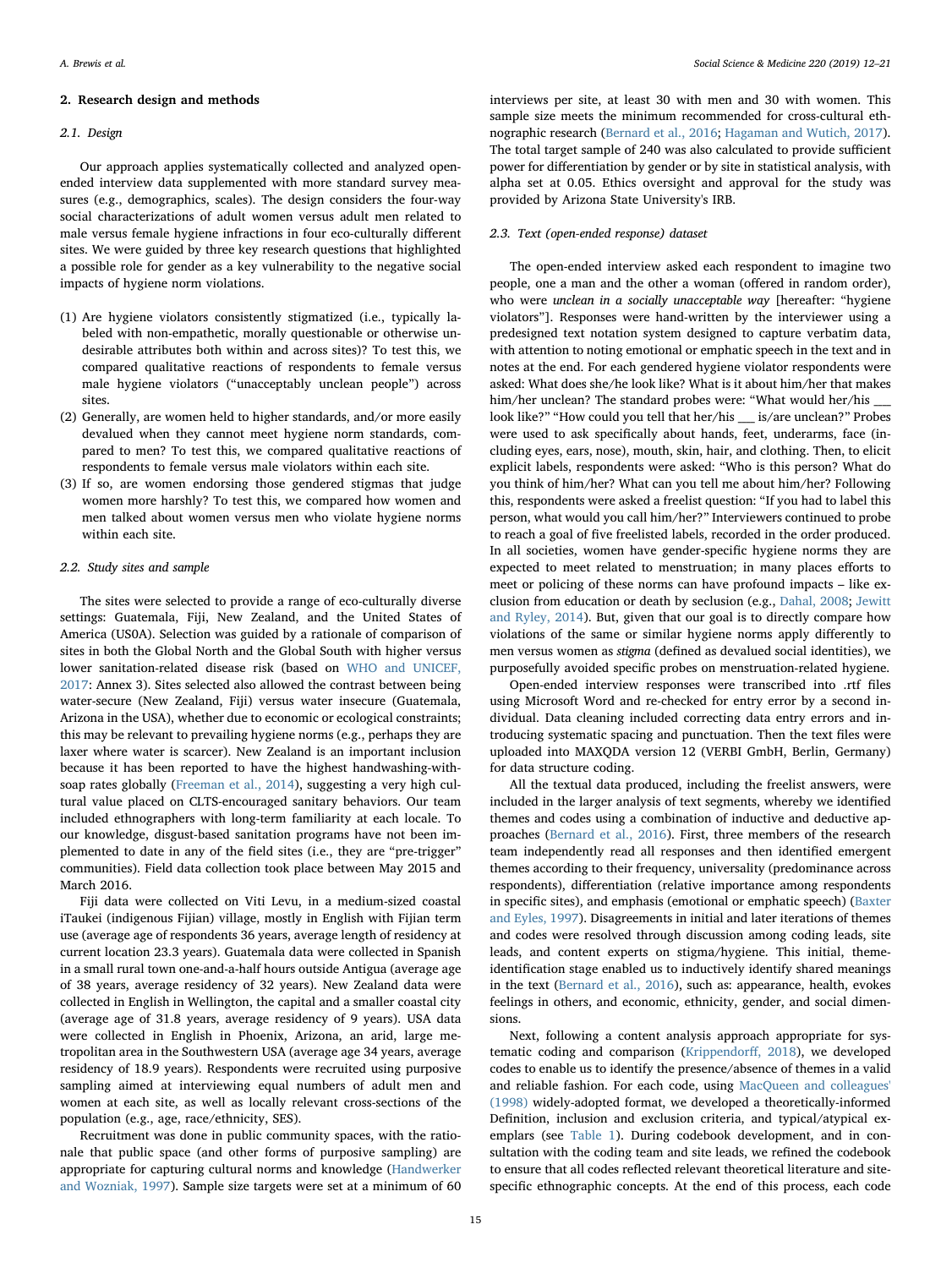#### <span id="page-4-0"></span>Table 1

#### Example of a code definition.

Code Definition for Disease, any (kappa = .815, reached)

- Definition: Description of person with an infectious or non-infectious disease, or specific symptoms that could be infectious or respondent suggests concern about contracting this disease
- Inclusion Criteria: Generic or specific reference to a disease, health abnormality, or symptoms associated with disease. Includes skin disease.
- Exclusion Criteria: Reference to general health, e.g. the "unhealthy" code, addiction (drug/alcohol use, mouth, bacteria).
- Typical Exemplars: runny nose, pneumonia, "coughing," "herpes" (NZ111), scabies, rash
- Atypical Exemplars: HIV, pneumonia, unsanitary, afraid will catch something, snot on the face

Close but No: unhealthy, addiction

(and all 8 coders – three across the whole data set and 5 on specific codes) was tested for inter-rater reliability for each of the four study sites, where the acceptable minimum Cohen's kappa was set at  $> 0.8$ . Our fully coded dataset contained responses from 267 respondents describing 534 hygiene violators (half men, half women).

In this analysis, we focus on 10 primary codes applied to data about hygiene violators. These codes were organized in three theoretical domains: (A) the empathy domain included three codes: unlucky, lack of support, lack of money; (B) the stigma domain included five codes: socially undesirable identity, contempt, disgust, drug/kava/alcohol abuse, doesn't care about appearance; (C) the disease domain included two codes: disease and mental illness (see [Table 2\)](#page-4-1). The domains were selected because they were relevant to all sites, and on the basis of general theoretical relevance to the social stigma literature (A and B) and evolutionary-disgust literature (C). The empathy and stigma domains were selected to identify labels that specifically evoked stigma, or specifically evoked empathy (as the converse of stigma). The disease codes were included because the evolutionary disgust literature identifies concerns about disease as central; different disease labels may be stigmatizing or empathetic, or both or neither, so it also made analytic sense to additionally differentiate mentions of disease as a separate coding category.

#### 2.4. Closed-ended interview data

To better characterize the samples from the four sites in relation to each other, at the end of each interview we collected standard demographics from each participant and asked each to identify their social standing within their community by pointing to a picture of a ladder scaled from 0 (bottom) through 10 (top) (e.g., [Giatti et al., 2012](#page-8-27)). To allow articulation with existing ecological-evolutionarily literature, we also collected closed-ended responses during the same interviews applicable to creating scalar measures of the types applied in testing disgust reactions. These were:

Hygiene behavior: Respondents each rated 26-items from the hygiene behavior scale developed and validated by [Stevenson et al.](#page-9-40) [\(2009\).](#page-9-40) Possible scores were from 1 to 4 for each item, based on reporting that they never do the hygiene behavior (1) to that they often do it (4). Items include general hygiene (e.g., hand-washing before eating food), household hygiene (cleaning the bathroom), food-related hygiene (e.g., handling raw foods), hand hygiene (washing with soap)

#### <span id="page-4-1"></span>Table 2

Three theoretical domains containing 10 codes.

| <b>EMPATHY</b> codes                        | STIGMA codes                                                                                                      | DISEASE codes                    |  |
|---------------------------------------------|-------------------------------------------------------------------------------------------------------------------|----------------------------------|--|
| Unlucky<br>Lack of support<br>Lack of money | Socially undesirable identity<br>Doesn't care about appearance<br>Disgust<br>Contempt<br>Drug/alcohol/kava abuser | <b>Disease</b><br>Mental Illness |  |

and personal hygiene (changing clothes daily).

Disgust sensitivity: Respondents were presented with 9 photographic images considered potentially disgusting (e.g., yellow phlegm, dirty teeth, parasitic worms), as presented by [Curtis et al. \(2004\).](#page-8-8) They were asked to identify if their reaction to each photograph was: 0 – not at all disgusted to 4 – completely disgusted. Scale scores were created based on the sum, and possible score range was 0–36.

Perceived vulnerability to disease contagion: Respondents provided reactions to 15 items from [Duncan et al. \(2009\)](#page-8-28), related to their selfreported susceptibility to disease and germ avoidance. For example, items were structured "In general, I am very susceptible to colds, flu, and other infectious diseases. It really bothers me when people sneeze without covering their mouths" to which responses were collected on a 7-point scale from 0 (strongly disagree) to 6 (strongly agree). The resulting scale was derived by summing the item responses (possible range 0–90), with higher scores reflecting higher perceived susceptibility.

Since stigma is concerned with creating and maintaining social distance, we also measured preferred social distance related to poor hygiene. Using a diagram showing circles of increasing distance from ego, respondents were asked to "identify how close you are willing to be to someone who … [does/not perform specific hygiene behaviors]", e.g., someone who does not wash their hands after using the toilet. The four response options were: public space (25 ft), social space (12 ft), personal space (4 ft), or intimate space (1.5 ft) Scores represent the mean value across 6 hygiene-behavior items (possible scores 4–24). Lower values reflect desire for more social distance.

Since the last three measures (disease sensitivity, disease vulnerability, and preferred social distance) were highly correlated and theoretically related, for the statistical analyses we collapsed these measures into a single measure through factor analysis. The first component explained 44.5% of variance; being high on this dimension was associated with higher disgust sensitivity, higher perceived disease vulnerability, and desire for greater social distance. This collapsed "disgust/avoidance" variable was then cut at the mean to create a binary variable of more  $(1)/$ less  $(0)$ .

## 2.5. Statistical analyses

All statistical models were created and run in SPSS version 22. We used ANOVA with post-hoc Bonferroni to identify differences across the sites, and t-tests for gender differences within sites in the four scale measures of related to disgust/hygiene sensitivities, preferences, and behaviors (*Analysis 1*). For analyses using 4-group/6-way across-site comparisons alpha was set at  $0.05/6 = 0.0008$ , using Bonferroni adjustment. Otherwise, alpha was set at 0.05.

Then, we used verbatim (i.e., non-coded) freelist word/term responses to the hygiene norm violators based on the single prompt "If you had to label this person, what would you call him/her?" (as noted, with a target of five labels per elicitation) to measure salience of each word term. This was then used to understand descriptively the convergence/ divergence of verbatim label salience across sites, and by gender of imagined hygiene violators (Analysis 2). Salience scores are used to identify the most culturally salient terms in any domain, i.e., reflect those people mention soonest and most often. We used FLARES ([Wencelius et al., 2017](#page-9-41)) to calculate a salience score for each freelist word; scores range from 0 to 1 and reflects average rank of an item across all lists, weighted by lengths of the lists [\(Smith and Borgatti,](#page-9-42) [1997\)](#page-9-42), whereby higher scores for words indicate greater cultural salience.

We used Pearson's Chi<sup>2</sup> to test if prevalence of key sub-theme codes (as shown in [Table 2\)](#page-4-1) were different if respondents were talking about men versus about women (Analysis 3). We used a McNemar test to determine if frequencies of coded responses to male and female hygiene violators within each site were different, considering each country site sample separately (Analysis 4).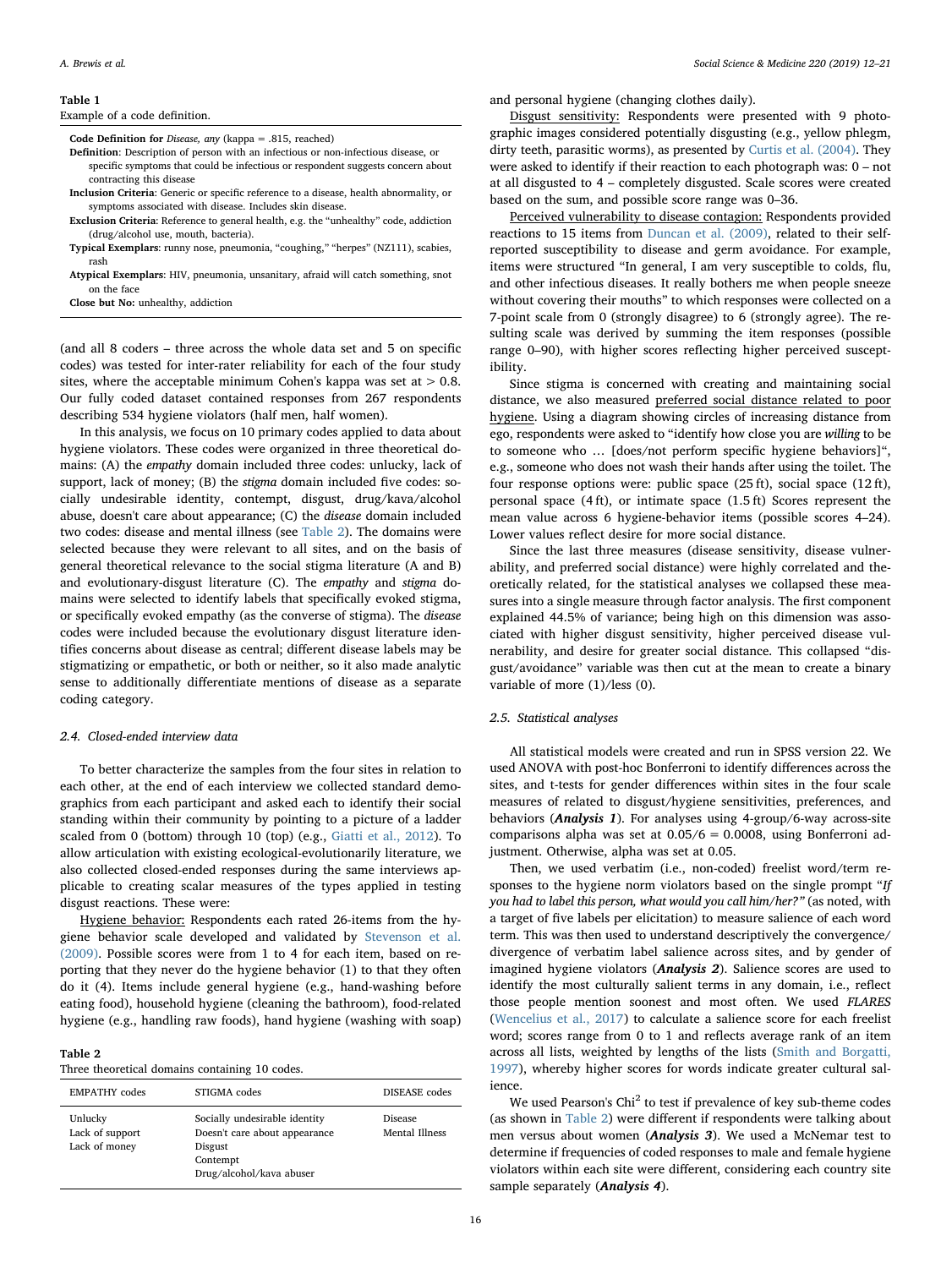We then used MAXDictio to identify frequencies of coded segments related to the male and the female hygiene violators for each respondent. These data were used as the outcome variable in a binary logistic regression to test if respondent gender predicted greater likelihood of ascribing the non-empathy (stigmatized), empathy, or disease label codes to male or female violators (Analysis 5). The binary outcome variable for the regression was the presence (1) or absence (0) of (a) empathy, (b) stigma, or (c) disease codes in the responses to the male and then the female hygiene violators. Also included in the model as predictors were respondents' gender (the main variable of interest) and possible covariates: respondent age (arbitrarily split at under 45 years versus over), respondent hygiene behaviors (more versus less, cut at mean), the two-level disgust/avoidance variable, and higher, middle, or lower social standing (divided by tercile for each site), and with site entered as a category (with the USA site as the reference).

## 3. Results

Analysis 1. Differences Across the Sites in Hygiene and Disgust Measures

The mean values of hygiene behaviors did not differ significantly across the sites ([Table 3\)](#page-5-0); that is, reported handwashing and other hygiene behaviors were reported to occur at similar levels in all four communities. For disgust sensitivity, mean scores in the New Zealand site were significantly higher than Fiji ( $p = 0.000$ , 95% upper and lower CI =  $-17.4$ ,  $-4.3$ ) and Guatemala site ( $p = 0.000$ , CI =  $-15.7$ , −3.5), meaning people in the New Zealand site rated the same items as being less disgusting. For perceived vulnerability to disease contagion, the Guatemala site was statistically higher when compared against New Zealand ( $p = 0.000$ , CI = 2.9, -12.8)), but not the USA ( $p = 0.041$ ,  $CI = 0.14, 10.8$  or Fiji ( $p > 0.10$ ) sites, meaning respondents on average identified themselves as more likely to get sick. For social distance, the Guatemala site was lower scoring than New Zealand  $(p = 0.000, \text{ CI} = -0.81, -0.11), \text{ and Fiji } (p = 0.003, \text{ CI} = -0.81,$  $-0.17$ ), but not USA ( $p = 0.27$  CI =  $-0.72$ ,  $-0.03$ ) sites, meaning on average people at the Guatemala site reported a preference for greater social/physical distance from people performing unsanitary behaviors.

Considering gender of respondents, women at the Fiji site reported they themselves practiced more hygiene behaviors than men (e.g., washed more often) ( $p = 0.035$ , CI = 0.007, 0.333), but there was no gender difference at the other three sites. On the disgust sensitivity scale, women in the USA ( $p = 0.012$ , CI = 2.2, 16.7) and New Zealand

#### <span id="page-5-0"></span>Table 3

Mean scores ( $\pm$  SD) on measures of hygiene behaviors, disgust sensitivity, preferred social distance, and perceived disease vulnerability by site and gender.

| Viti Levu,<br>Fiji<br>$N = 59, 33$<br>women            |                  | Acatenango,<br>Guatemala<br>$N = 65, 33$<br>women | Wellington, New<br>Zealand<br>$N = 82, 43$<br>women | Phoenix, USA<br>$N = 61, 31$<br>women |  |  |  |  |  |
|--------------------------------------------------------|------------------|---------------------------------------------------|-----------------------------------------------------|---------------------------------------|--|--|--|--|--|
| <b>Hygiene Behavior Scores</b>                         |                  |                                                   |                                                     |                                       |  |  |  |  |  |
| men                                                    | 3.27(.34)        | 3.4(0.31)                                         | 3.01(0.37)                                          | 3.12(0.29)                            |  |  |  |  |  |
| women                                                  | 3.44 $(.27)^{a}$ | 3.53(.23)                                         | 3.07(0.34)                                          | 3.12(0.44)                            |  |  |  |  |  |
| <b>Disgust Sensitivity Scores</b>                      |                  |                                                   |                                                     |                                       |  |  |  |  |  |
| men                                                    | 31.8(11.4)       | 30.6(14.3)                                        | 19.4 (11.3)                                         | 22.3(7.8)                             |  |  |  |  |  |
| women                                                  | 35.5(13.1)       | 34.6 (13.7)                                       | 25.9 $(11.5)^a$                                     | 31.7 $(16.3)^a$                       |  |  |  |  |  |
| Perceived Vulnerability to Disease Scores <sup>b</sup> |                  |                                                   |                                                     |                                       |  |  |  |  |  |
| men                                                    | 44.8 (16.2)      | 43.7 (13.4)                                       | 37.1(8.3)                                           | 40.4 (4.7)                            |  |  |  |  |  |
| women                                                  | 47.6 (13.4)      | 48.4 (16.2)                                       | 39.1 (9.0)                                          | 40.9(1.4)                             |  |  |  |  |  |
| Social Distance Scores <sup>c, b</sup>                 |                  |                                                   |                                                     |                                       |  |  |  |  |  |
| men                                                    | 2.31(65)         | 1.73(66)                                          | 2.27(0.75)                                          | 2.22(69)                              |  |  |  |  |  |
| women                                                  | 2.15(69)         | 1.80(0.79)                                        | 2.25(0.75)                                          | 2.06(0.82)                            |  |  |  |  |  |
|                                                        |                  |                                                   |                                                     |                                       |  |  |  |  |  |

<span id="page-5-1"></span><sup>a</sup> Statistically significant gender difference, based on t-test.

<span id="page-5-2"></span>**b** Statistically significant difference across sites, based on one-way ANOVA.

<span id="page-5-3"></span> $^{\rm c}$  Lower score represents preference less intimacy and greater social distance.

 $(p = 0.023, CI = 0.94, 12.1)$  sites displayed greater disgust-sensitivity on average, but gender differences were not significant for the Fiji or Guatemala sites. There was no significant gender difference in the social distance scores or perceived vulnerability to disease scores within any of the sites.

Analysis 2: Gender Differences in the Salience of Attributes and Identities.

The word terms with highest salience by speaker's gender and gender of the hygiene norms violator are shown in [Table 4.](#page-6-0) This wordbased, rather than code-based, analysis shows that judgmental labels are highly salient (based on Smith's salience scores) across all the sites, and when talking about men as well as women hygiene violators. Subjective assessments such as "lazy" are also consistently highly salient (i.e., across sites), along with less subjective descriptors such as "homeless" and "dirty". A few salient terms showed a lack of direct blame of the violator for their condition, such as "unfortunate," "poor" or "abandoned". That is, most were highly blaming of the person, such as citing lack of required action (e.g., "lazy"), an indicator of stigma. Words suggesting disease (e.g., "unhealthy" or "unhygienic") occurred in some lists, but did not consistently show high salience compared to other more stigmatized descriptors related to undesirable social roles or moral characteristics.

Analysis 3. Differences Across Sites in Empathy, Stigma, and Disease Labeling

Stigmatizing labels related to being "unacceptably unclean" were evident across all the sites ([Fig. 2](#page-7-0)). These labels occur with high frequency in reference to both men and women hygiene violators. With a couple of minor exceptions, the prevalence was not statistically different across sites. Based on the Chi-squared tests, prevalence was lower in the Guatemalan site compared to others in how frequently respondents ascribed a "socially undesirable" label to both men  $(X^2 = 75.8, p = 0.000)$  and women  $(X^2 = 46.7, p = 0.000)$  hygiene violators. Importantly for stigma, "contempt" expressions proved to be similarly applied to both genders of hypothetical hygiene violators when tested across the sites ( $p > 0.05$ ). There were statistical differences across sites in "drug/alcohol abuser" codes applied to women  $(X^2 = 17.4, p = 0.042)$ , being more frequently identified by USA respondents. Fijian respondents were significantly more likely  $(X^2 = 90.2, p = 0.000)$  to be coded as associating hygiene violators with "disease" compared to the other sites. Notably, there were no "disease" responses for either men or women in New Zealand or USA sites.

Analysis 4. Differences within Sites in Reactions to Male versus Female Hygiene Norm Violators.

Within each site, based on a binomial McNemar test, there was no statistical difference in frequencies of the individual empathy codes in descriptions of female versus male hygiene violators (all  $p > 0.05$ , e.g., "unlucky," see [Table 2](#page-4-1) for the list). However, the drug/alcohol code (a non-empathy code) was statistically more frequent for men in the Guatemalan ( $p = 0.21$ ) and women in the USA ( $p = 0.034$ ) sites. "Disgusting" was more frequently applied to men in New Zealand than women ( $p = 0.013$ ), as was the code for socially undesirable identity  $(p = 0.027)$ . There was no difference in the use of disease labels for describing men and women hygiene violators at any of the sites (all  $p > 0.05$ ).

Analysis 5: Within and across Site Differences in Women's and Men's Responses to Male versus Female Hygiene Norm Violators.

Regression modeling showed that the gender of the respondent did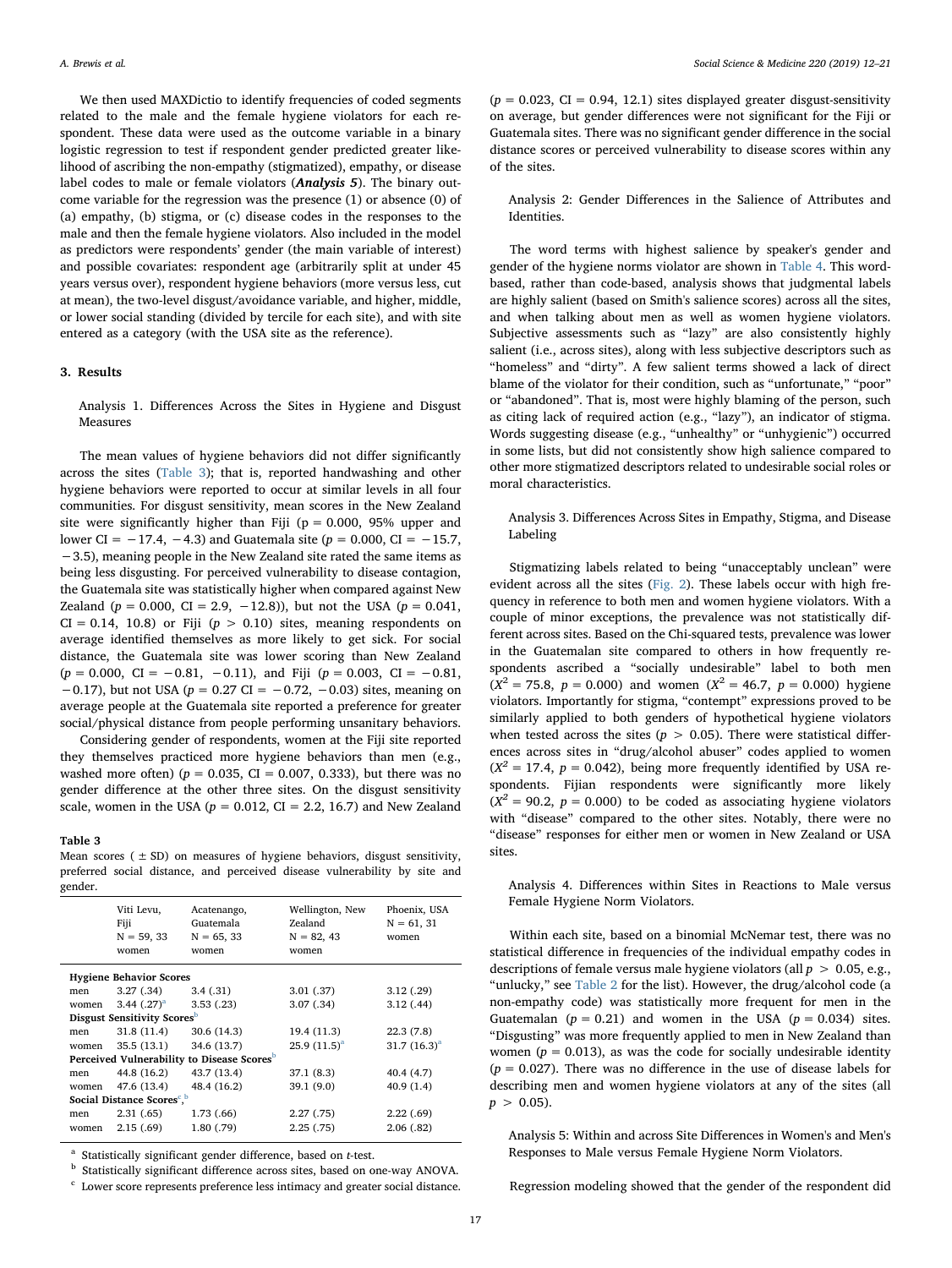#### <span id="page-6-0"></span>Table 4

Rankings of the 10 most salient verbatim word terms in each site for describing unacceptably clean men or women based on Smith's salience score. Words mentioned only once by respondents within each sub-group are excluded.

| <b>Talking about Male Violators</b> |                              |                               |               |                         |                                                                   |            |              |             |
|-------------------------------------|------------------------------|-------------------------------|---------------|-------------------------|-------------------------------------------------------------------|------------|--------------|-------------|
| Men talking about Men               |                              |                               |               | Women talking about Men |                                                                   |            |              |             |
|                                     | Guatemala(a)                 | Fiji                          | US            | New Zealand             | Guatemala                                                         | Fiji       | US           | New Zealand |
|                                     | Mugroso [filthy, mucky]      | Lazy                          | Homeless      | Homeless                | Sucio [dirty]                                                     | Dirty      | Homeless     | Homeless    |
| $\mathbf{2}$                        | Sucio [dirty, unwashed]      | Unhealthy                     | Bum           | Dirty                   | Mal hygiene [poor hygiene]                                        | Lazy       | Dirty        | Dirty       |
| 3                                   | Asqueroso [disgusting]       | Ugly                          | Dirty         | Lazy                    | Alcoholica [alcoholic]                                            | Ugly       | Poor         | Poor        |
| 4                                   | Mal [bad]                    | Dirty                         | Poor          | Tramp                   | Chucos [dirty, unsanitary]                                        | Poor       | Lazy         | Unkempt     |
| 5                                   | Vagabundo [vagabond/<br>bum] | Uneducated                    | Beggar        | Bum                     | Descuidado [self-neglect]                                         | Unhealthy  | Bum          | Smelly      |
| 6                                   | Mal olor [smells bad]        | Untidy                        | Hobo          | Unfortunate             | Huevon [lazy, do-nothing]                                         | Homeless   | Uneducated   | Unemployed  |
|                                     | Pordiosero [beggar]          | Farmer                        | Grimy         | Hobo                    | Abandonados [abandoned]                                           | Beggar     | On drugs     | Sad         |
| 8                                   | $\overline{\phantom{0}}$     | Not good                      | I don't judge | Degenerate              | Haraganeso [lazy, idle]                                           | Mad        | Mentally ill | Alcoholic   |
| 9                                   | $\overline{\phantom{0}}$     | Doesn't look after<br>himself | Unlucky       | Unhappy                 | No le gusta estar limpia [doesn't<br>like to be cleanl            | Uneducated |              | Weird       |
| 10                                  | $\overline{\phantom{a}}$     | Homeless                      | Drug dealer   | Poor                    | Borracho $(10 = )$ [drunk]<br>Perezoso $(10 = )$ [lazy, slothful] | Snapped    |              | Unhygienic  |

Talking about Female Violators

|              | Men Talking about Women               |                               |               |             | Women Talking about Women  |             |               |                           |
|--------------|---------------------------------------|-------------------------------|---------------|-------------|----------------------------|-------------|---------------|---------------------------|
|              | Guatemala                             | Fiji                          | US            | New Zealand | Guatemala                  | Fiji        | US            | New Zealand               |
|              | Sucia [dirty, unwashed]               | Lazy                          | Homeless      | Homeless    | Sucia [dirty, unwashed]    | Dirty       | Homeless      | Homeless                  |
| $\mathbf{2}$ | Abandonadas<br>[abandoned]            | Ugly                          | Drug addict   | Unfortunate | Chuca [dirty, unsanitary]  | Lazy        | Dirty         | Dirty                     |
| 3            | Alcoholica $(3 = )$<br>[alcoholic]    | Mentally off                  | Poor          | Dirty       | Perezosa [lazy, slothful]  | Ugly        | Poor          | Unkempt                   |
| 4            | Chuca $(3 = )$ [dirty,<br>unsanitary] | Dirty                         | Bum           | Unlucky     | Dejada [self-neglectful]   | Poor        | Needy         | Sad                       |
| 5            | Falta de recursos<br>[impoverished]   | Homeless                      | Prostitute    | Tramp       | Vive en calle [homeless]   | Unhealthy   | I don't label | Poor                      |
| 6            | No hygienica [unhygienic]             | Unhealthy                     | Crazy         | Lazy        | Haragana [lazy, idle]      | Beggar      | Prostitute    | Unemployed                |
| 7            | Desagradable<br>[unpleasant]          | Doesn't look after<br>herself | Abused        | Addict      | Cochina [dirty, pig]       | Uneducated  | Unlucky       | Mental health<br>problems |
| 8            | Mal persona [bad person]              | Stupid                        | I don't judge | Poor        | Descuidada [self-neglect]  | Homeless    |               | Lonely                    |
| 9            | Loca [crazy]                          | Untidy                        | Lazy          | Bum         | Huevona [lazy, do-nothing] | Grandmother |               | Troubled                  |
| 10           | Pobre $(9 = )$ [poor]                 | Fat                           | Dirty         | Hobo        | Indigente [indigent]       | Mental      |               | Unhealthy                 |

not affect the risk of respondents labelling women with empathy, nonempathy, or disease codes (all  $p > 0.05$ , CI included 1.0), once all the other covariates (such as age level and terciles of within-site social standing: see above) were considered (noting no covariates proved significant). We found, however, that female respondents had lower odds of applying non-empathy (stigmatized) labels to male hygiene violators  $(B = -1.6, exp(B) = 0.199, CI = 0.061-0.650, p = 0.007).$ There was no difference in the odds of respondents' reactions to male hygiene violators with regard to disease or empathy codes.

## 4. Discussion

Using explicit cross-cultural comparison of subjective (qualitative) responses, our goal was to identify how norms of cleanliness might be tied to negatively judgmental social labels (i.e., stigma). We confirmed our first proposition, that hygiene violators in four different country settings are consistently stigmatized (i.e., associated with negative moral judgment labels) in ways that suggest they are to blame for their failure to meet norms and are subject to contempt. The systematic analysis of coded interview data also clarified that these stigmas were not most often or particularly aligned with concerns or fears of disease, contagion, or physical danger, but rather with moral failures (such as being "disgusting" or "lazy").

We began with two key questions related to the gender of violators, specifically whether women are held to higher standards, and/or more easily devalued when they cannot meet hygiene norm standards compared to men, and – if so – whether male versus female respondents in

each site label female hygiene violators differently. While we found some minor differences in responses to men versus women violators, these differences were much less important than we expected. For example, in Analysis 3, some sites showed gender differences in labeling, but these seem minor when viewed in the context of broader findings. They could well be a statistical artefact. Similarly, in Analysis 5, once we controlled for other variables, gender dropped out as a key explanatory variable. That is, there were consistently high levels of stigmatizing (non-empathetic and contemptful) labels given to imagined community members - both male and female – who were "unacceptably unclean". And, there were very few "disease" labels applied to either by comparison. These results are consistent across the four eco-culturally diverse sites.

Our findings have a number of implications for both the fundamental social science studies of disgust, and the ways they inform CLTStype sanitation programming. First, prior literature on gender and disgust sensitivity has developed a series of evolutionary explanations for why women are typically more disgust-sensitive than men. Women's higher perceived sensitivity to disease was only evident in Global North/Anglophone samples (i.e., New Zealand and US). Given the observation that most of the studies establishing a higher female sensitivity to disgust are conducted with English speakers (e.g., [Curtis et al.,](#page-8-8) [2004\)](#page-8-8), this suggests it will be important to conduct studies in a wider array of cultural and language samples to identify if greater female disgust sensitivity holds up as a pan-cultural phenomenon.

Moreover, the vast majority of social science research into hygiene norm violations, broadly defined, focuses on menstrual taboos and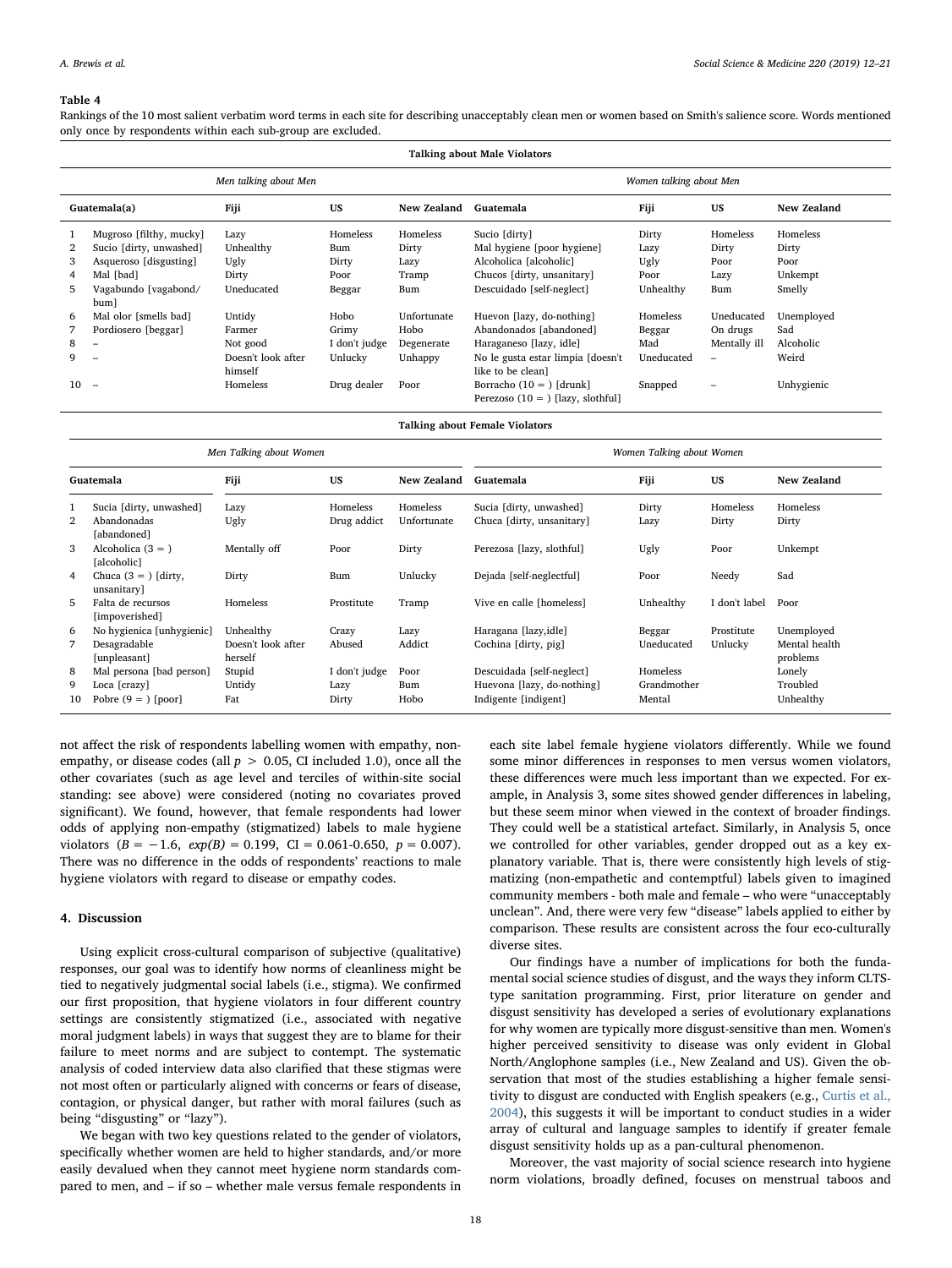<span id="page-7-0"></span>

**Talking about Women** 

Fig. 2. Percentage of theme-coded responses applied to hygiene violators by site (men and women combined, talking about each gender).

other cultural concerns around pollution created specifically by women. Our study purposefully avoided direct solicitation of menstruation-related labels or issues; interestingly, only one spontaneous elicitation was offered by a New Zealand female respondent ("period stains"). This could be explained as a function of the interview process, which allowed respondents to avoid sensitive or uncomfortable topics. However, respondents readily raised many other potentially sensitive topics. So, the parsimonious explanation is that hygiene norm violations in these sites are not necessarily nor immediately tied to menstrual pollution (or other sanitation issues specific to women).

Our analysis here adds an additional perspective as to why CLTStype programs work in similar ways across diverse sites to activate so effectively community concerns to sanitize: the consistently close association between standards of cleanliness and a readiness – even preference – to attach morally-damaging stigmatizing labels. In terms of application, sanitation development work has widely engaged shame as a tool for behavior change, while not considering in much detail exactly how and why shame attaches to social identities in ways that might reinforce existing social and economic vulnerabilities, including reinforcing potentially damaging stigma and engendering contempt (as previously noted by [Barrington et al., 2017](#page-8-17), [Bartram et al., 2012,](#page-8-11) [Engel](#page-8-13)

[and Susilo, 2014\)](#page-8-13). This is why identifying the possible impacts of shame and stigma in relation to local hygiene norms is an immediate and important area for more ethnographically- or culturally-oriented social scientists to be engaged, helping to identify some basic dimensions of how hygiene norms vary from place to place, how these become attached to socially devalued identities (i.e., stigmatized), and how these might align with existing social or economic vulnerabilities. We began with an assumption that gender might prove one of those key vulnerabilities, most especially because it is implied in programming assumptions (e.g., that women will benefit more from sanitary behaviorchange interventions than men). Yet, it seems on the basis of this analysis that unacceptability in relation to local cultural norms applies to both genders, all other factors being the same.

These findings suggest it is necessary to look more closely at other means by which communities differentiate socially, such as along economic/wealth lines, as relevant to sanitation. Some CLTS practitioners have begun to identify the need to do this; for example, Myer and Grillo (2017:6) note pre-triggering efforts should include a "situational analysis on vulnerability, exclusion, poverty issues in different areas and understanding exclusion issues." But our theoretical understandings of how this matters needs to be much defined before we can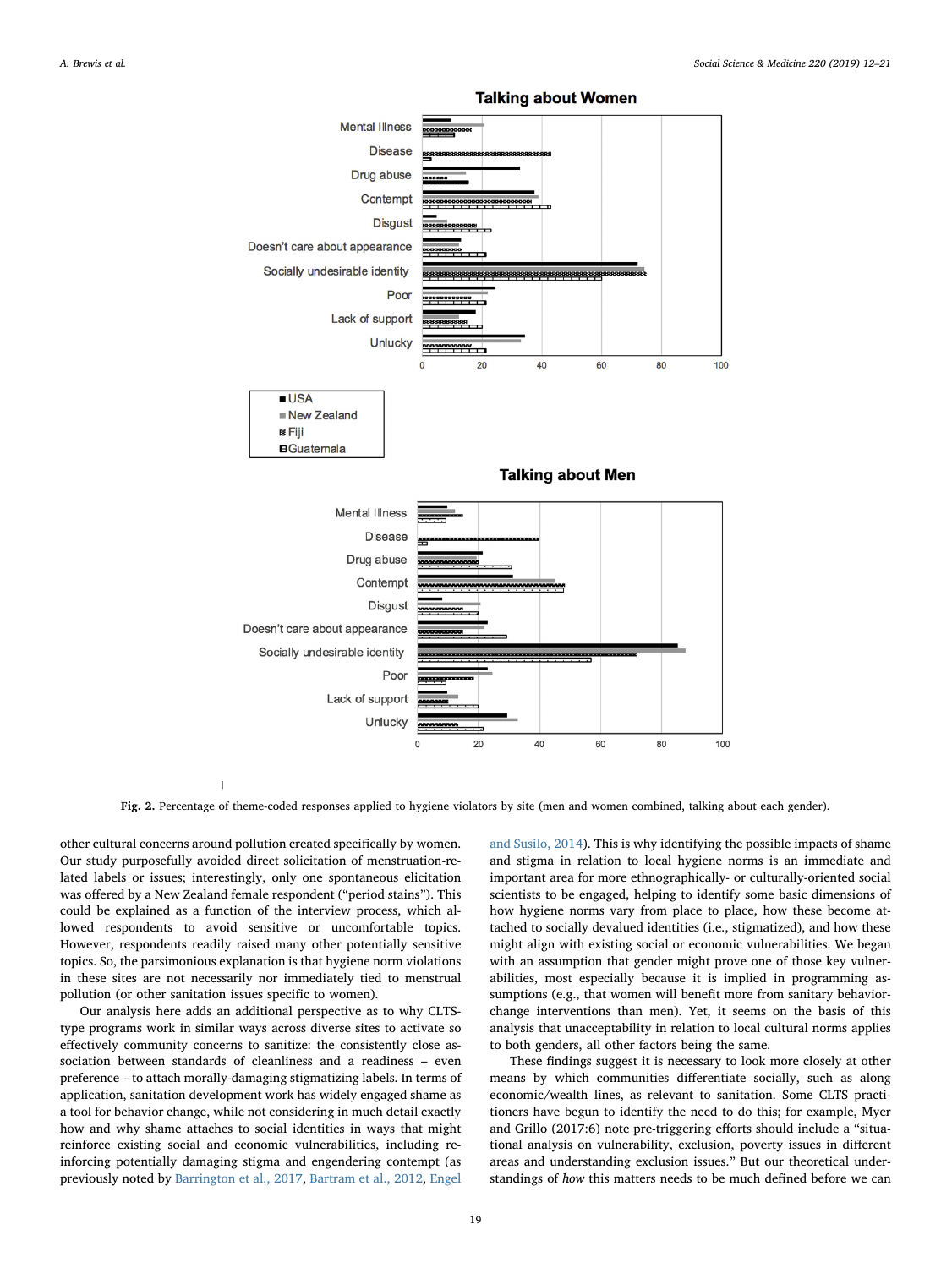know when and how to operationalize this. While we included a control for self-reported community standing in our statistical models (Analysis 5), our measure was crude. For example, improved evidence on how disgust triggering intersects with relative social and economic circumstances may help explain why CLTS sanitation seems to be most successful in driving behavior change in small rural village settings, but less so in urban ones. Some suggest the reason could be less access to land, construction materials (e.g., [Kar and Chambers, 2008](#page-9-5)), or the scale of communities for intervention in urban settings [\(Lomas and](#page-9-19) [Hammersley-Mather, 2016\)](#page-9-19). But cities are also typically much more socioeconomically differentiated and diverse. This could reduce the power of threats of social stigma to engender behavior change because people have more varied social roles and connections, or – relatedly – it could mean that social policing by one's neighbors has less reach. Examining these social institutions across sectors of society with higher and lower social power differentials in high proximity (e.g., as described by [O'Leary 2015;](#page-9-43) [2016\)](#page-9-44) would thus be a recommended next step to the goal of better theory building to predict when and how disgustbased interventions might create or magnify damaging forms of shaming.

Our study has notable limitations. The lack of across-site variation in hygiene behavior reports means we cannot rule out social desirability influences on respondent reports. The study is also limited by use of an ethnographic sampling strategy particularly suited to robust cultural and qualitative comparisons, meaning the quantitative results might be different had population-representative sampling been used. In terms of application to sanitation interventions, the use of hypothetic violators as interview elicitation means we are not capturing direct ethnographic evidence the negative impacts of programs. Obviously, better tracking the social impacts of behavior change program implementation (a major recommendation based on these findings) needs to engage not just norms, but their application in justifying rejection or mistreatment of vulnerable community members.

#### 5. Conclusion

There is little doubt that a disgust-based approach to sanitation behavior change efforts saves lives when it reduces exposure of underresourced communities to infectious disease. But a crucial question is how and why disgust aligns socially in ways that might damage, such as through the ascription of contempt-related stigmas. This study deploys a novel approach to identifying hygiene norms across sites, through comparative analysis of interview-elicited text. We find that stigmatizing labels readily and immediately attach to imagined hygiene violators across diverse social settings, and to women and men alike. That is, everyone appears potentially vulnerable to the negative social labeling of hygiene norms violations, and hence to associated stigma, contempt, and shame. Moreover, the norms elicited show that social rejection related to hygiene is connected primarily to moral judgments, not simply or particularly concerns over avoiding disease contagion. Related to this, extension of empathy to violators is infrequent. These results expand the empirical social science rationale for why disgustbased interventions sanitation interventions must always be very carefully planned. If sanitary dignity is a human right as some propose ([Langford et al., 2017\)](#page-9-45), recognizing that hygiene norm violations and stigmatizing labels are directly cognitively connected is central to defining and advancing that agenda.

# Acknowledgements

These data were collected under the umbrella of the Global Ethnohydrology Study (GES) at Arizona State University. We thank the ASU students who engaged in the GES field and laboratory activities as research apprentices, particularly those who helped with the timeconsuming tasks of data checking, and Charlayne Mitchell for assistance with the FLARES analysis.

#### References

- <span id="page-8-18"></span>[Adeyeye, A., 2011. Gender and community-led total sanitation: a case study of Ekiti State,](http://refhub.elsevier.com/S0277-9536(18)30610-5/sref1) [Nigeria. Tropic. Res. Bull. 30, 18](http://refhub.elsevier.com/S0277-9536(18)30610-5/sref1)–27.
- <span id="page-8-6"></span>Aunger, R., Curtis, V., 2016. Behaviour centred design: towards an applied science of behaviour change. Health Psychol. Rev. 10, 425–446. [https://doi.org/10.1080/](https://doi.org/10.1080/17437199.2016.1219673) [17437199.2016.1219673](https://doi.org/10.1080/17437199.2016.1219673).
- <span id="page-8-17"></span>Barrington, D.J., Sridgaran, S., Shields, K.F., Saunders, S.G., Souter, R.T., Bartram, J., 2017. Sanitation marketing: a systematic review and theoretical critique using the capability approach. Soc. Sci. Med. 197, 128–134. [https://doi.org/10.1016/j.](https://doi.org/10.1016/j.socscimed.2017.10.021) [socscimed.2017.10.021.](https://doi.org/10.1016/j.socscimed.2017.10.021)
- <span id="page-8-11"></span>Bartram, J., Charles, K., Evans, B., O'Hanlon, L., Pedley, S., 2012. Commentary on community-led total sanitation and human rights: should the right to communitywide health be won at the cost of individual rights? J. Water Health 10, 499–503. [https://doi.org/10.2166/wh.2012.205.](https://doi.org/10.2166/wh.2012.205)
- <span id="page-8-14"></span>Bateman, M., Engel, S., 2018. To shame or not to shame—that is the sanitation question. Dev. Pol. Rev. 36, 155–173. [https://doi.org/10.1111/dpr.12317.](https://doi.org/10.1111/dpr.12317)
- <span id="page-8-26"></span>Baxter, J., Eyles, J., 1997. Evaluating qualitative research in social geography: establishing 'rigour' in interview analysis. Trans. Inst. Br. Geogr. 22, 505–525. [https://doi.](https://doi.org/10.1111/j.0020-2754.1997.00505.x) [org/10.1111/j.0020-2754.1997.00505.x.](https://doi.org/10.1111/j.0020-2754.1997.00505.x)
- <span id="page-8-23"></span>[Bernard, H.R., Wutich, A., Ryan, G., 2016. Analyzing Qualitative Data: Systematic](http://refhub.elsevier.com/S0277-9536(18)30610-5/sref7) [Approaches, second ed. SAGE Publications, California.](http://refhub.elsevier.com/S0277-9536(18)30610-5/sref7)
- <span id="page-8-0"></span>Biran, A., Schmidt, W.P., Varadharajan, K.S., Rajaraman, D., Kumar, R., Greenland, K., Gopalan, B., Aunger, R., Curtis, V., 2014. Effect of a behaviour-change intervention on handwashing with soap in India (SuperAmma): a cluster-randomised trial. Lancet Global Health 2, e145–e154. [https://doi.org/10.1016/S2214-109X\(13\)70160-8](https://doi.org/10.1016/S2214-109X(13)70160-8).
- <span id="page-8-2"></span>[Bongartz, P., Musyoki, S.M., Milligan, A., Ashley, H., 2010. Tales of Shit: Community-led](http://refhub.elsevier.com/S0277-9536(18)30610-5/sref9) Total Sanitation in Africa–[an Overview. International Institute for Environment and](http://refhub.elsevier.com/S0277-9536(18)30610-5/sref9) [Development \(IIED\), pp. 27](http://refhub.elsevier.com/S0277-9536(18)30610-5/sref9)–50.
- <span id="page-8-12"></span>[Brewis, A., Wutich, A., 2018. Stigma. In: Callan, H. \(Ed.\), International Encyclopedia of](http://refhub.elsevier.com/S0277-9536(18)30610-5/sref10) [Anthropology. Wiley-Blackwell, New Jersey](http://refhub.elsevier.com/S0277-9536(18)30610-5/sref10).
- <span id="page-8-15"></span>[Briggs, C.L., 2003. Stories in the Time of Cholera: Racial Pro](http://refhub.elsevier.com/S0277-9536(18)30610-5/sref11)filing during a Medical [Nightmare. University of California Press, Berkeley](http://refhub.elsevier.com/S0277-9536(18)30610-5/sref11).
- <span id="page-8-4"></span>Chakma, T., Godfrey, S., Bhatt, J., Rao, P.V., Meshram, P., Kinyanjui, S.S., 2008. Crosssectional health indicator study of open defecation-free villages in Madhya Pradesh, India. Waterlines 27, 236–247. <https://doi.org/10.3362/1756-3488.2008.026>.
- <span id="page-8-19"></span>Chambers, R., 2009. Going to scale with community‐led total sanitation: reflections on experience, issues and ways forward. In: IDS Practice Papers 1, pp. 1–50. [https://doi.](https://doi.org/10.1111/j.2040-0225.2009.00001_2.x) [org/10.1111/j.2040-0225.2009.00001\\_2.x](https://doi.org/10.1111/j.2040-0225.2009.00001_2.x).
- <span id="page-8-5"></span>Crocker, J., Saywell, D., Bartram, J., 2017. Sustainability of community-led total sanitation outcomes: evidence from Ethiopia and Ghana. Int. J. Hyg Environ. Health 220, 551–557. [https://doi.org/10.1016/j.ijheh.2017.02.011.](https://doi.org/10.1016/j.ijheh.2017.02.011)
- <span id="page-8-8"></span>Curtis, V., Aunger, R., Rabie, T., 2004. Evidence that disgust evolved to protect from risk of disease. Proc. R. Soc. Lond. B Biol. Sci. 271, S131–S133. [https://doi.org/10.1098/](https://doi.org/10.1098/rsbl.2003.0144) [rsbl.2003.0144](https://doi.org/10.1098/rsbl.2003.0144).
- <span id="page-8-3"></span>Curtis, V.A., Danquah, L.O., Aunger, R.V., 2009. Planned, motivated and habitual hygiene behaviour: an eleven country review. Health Educ. Res. 24, 655–673. [https://doi.](https://doi.org/10.1093/her/cyp002) [org/10.1093/her/cyp002.](https://doi.org/10.1093/her/cyp002)
- <span id="page-8-7"></span>Curtis, V., De Barra, M., Aunger, R., 2011. Disgust as an adaptive system for disease avoidance behaviour. Philos. Trans. R. Soc. Lond. B Biol. Sci. 366, 389–401. [https://](https://doi.org/10.1098/rstb.2010.0117) [doi.org/10.1098/rstb.2010.0117](https://doi.org/10.1098/rstb.2010.0117).
- <span id="page-8-25"></span>Dahal, K., 2008. Nepalese woman dies after banishment to shed during menstruation. Br. Med. J. 337. [https://doi.org/10.1136/bmj.a2520.](https://doi.org/10.1136/bmj.a2520)
- <span id="page-8-28"></span>Duncan, L.A., Schaller, M., Park, J.H., 2009. Perceived vulnerability to disease: development and validation of a 15-item self-report instrument. Pers. Indiv. Differ. 47, 541–546. [https://doi.org/10.1016/j.paid.2009.05.001.](https://doi.org/10.1016/j.paid.2009.05.001)
- <span id="page-8-13"></span>Engel, S., Susilo, A., 2014. Shaming and sanitation in Indonesia: a return to colonial public health practices? Dev. Change 45, 157–178. [https://doi.org/10.1111/dech.](https://doi.org/10.1111/dech.12075) [12075.](https://doi.org/10.1111/dech.12075)
- <span id="page-8-9"></span>Eriksson, K., Coultas, J.C., 2014. Corpses, maggots, poodles and rats: emotional selection operating in three phases of cultural transmission of urban legends. J. Cognit. Cult. 14, 1–26. [https://doi.org/10.1163/15685373-12342107.](https://doi.org/10.1163/15685373-12342107)
- <span id="page-8-16"></span>[Farmer, P., 2006. AIDS and Accusation: Haiti and the Geography of Blame. University of](http://refhub.elsevier.com/S0277-9536(18)30610-5/sref22) [California Press, Berkeley](http://refhub.elsevier.com/S0277-9536(18)30610-5/sref22).
- <span id="page-8-20"></span>Fleischman, D.S., Fessler, D.M.T., 2011. Progesterone's effects on the psychology of disease avoidance: support for the compensatory behavioral prophylaxis hypothesis. Horm. Behav. 59, 271–275. [https://doi.org/10.1016/j.yhbeh.2010.11.014.](https://doi.org/10.1016/j.yhbeh.2010.11.014)
- <span id="page-8-21"></span>Freeman, M.C., Stocks, M.E., Cumming, O., Jeandron, A., Higgins, J.P., Wolf, J., Pruss-Ustun, A., Bonjour, S., Hunter, P.R., Fewtrell, L., Curtis, V., 2014. Hygiene and health: systematic review of handwashing practices worldwide and update of health effects. Trop. Med. Int. Health 19, 906–916. [https://doi.org/10.1111/tmi.12339.](https://doi.org/10.1111/tmi.12339)
- <span id="page-8-1"></span>Galvin, M., 2015. Talking shit: is Community‐Led Total Sanitation a radical and revolutionary approach to sanitation? Wiley Interdiscipl. Rev.: Water 2, 9–20. [https://doi.](https://doi.org/10.1002/wat2.1055) [org/10.1002/wat2.1055.](https://doi.org/10.1002/wat2.1055)
- <span id="page-8-10"></span>Gervais, M.M., Fessler, D.M.T., 2017. On the deep structure of social affect: attitudes, emotions, sentiments, and the case of "contempt". Behav. Brain. Sci. 40, e225. [https://doi.org/10.1017/S0140525X16000352.](https://doi.org/10.1017/S0140525X16000352)
- <span id="page-8-27"></span>Giatti, L., Rodrigues, J., Barreto, S., 2012. Reliability of the MacArthur scale of subjective social status-Brazilian longitudinal study of adult health (ELSA-Brasil). BMC Publ. Health 12, 1096. <https://doi.org/10.1186/1471-2458-12-1096>.
- <span id="page-8-24"></span>Hagaman, A.K., Wutich, A., 2017. How many interviews are enough to identify metathemes in multisited and cross-cultural research? Another perspective on Guest, Bunce, and Johnson's (2006) landmark study. Field Meth. 29, 23–41. [https://doi.org/](https://doi.org/10.1177/1525822X16640447) [10.1177/1525822X16640447.](https://doi.org/10.1177/1525822X16640447)
- <span id="page-8-22"></span>Handwerker, W.P., Wozniak, D.F., 1997. Sampling strategies for the collection of cultural